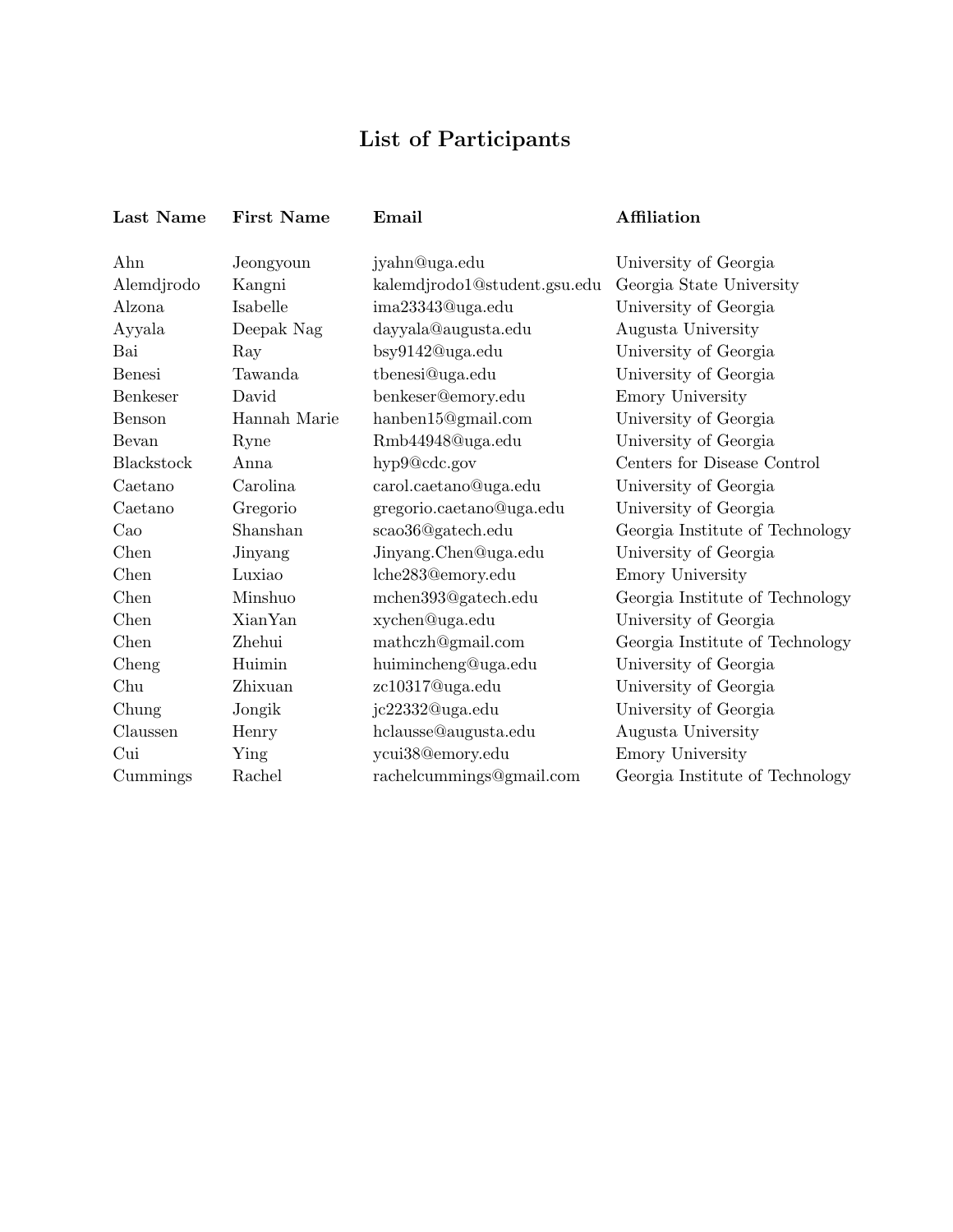| Last Name | First Nat |  |
|-----------|-----------|--|
|           |           |  |

Das Subham subham.stat@gmail.com University of Georgia Dassanayake Maduranga maduranga@uga.edu University of Georgia Datta Gauri gauri@uga.edu University of Georgia Derado Gordana gderado@cdc.gov Centers for Disease Control Ding Liang lding61@gatech.edu Georgia Institute of Technology Dobash Dawson dsd89271@uga.edu University of Georgia Du Yan yd92006@uga.edu University of Georgia Dunson David dunson@duke.edu Duke University Dyal Derek Payton ddyal@uga.edu University of Georgia Elhassani Hicham hicham.elhassani @lexisnexisrisk.com Estrada Ana ameg3@gatech.edu Georgia Institute of Technology Fei Teng tfei@emory.edu Emory University Feng Chen cfeng@gatech.edu Georgia Institute of Technology Feng Harry hao.feng2@emory.edu Emory University Guo Zhenxing zguo59@emory.edu Emory university Hadgu Semhal sah44226@uga.edu University of Georgia Hall Dan danhall@uga.edu University of Georgia Han Kaiwen kh57970@uga.edu University of Georgia Higgins Melinda mkhiggi@emory.edu Emory University Hu Huimin huimin@uga.edu University of Georgia Hu Linwei linwei.hu@wellsfargo.com Wells Fargo Hu Yingtian yingtian.hu@emory.edu Emory University Inceoglu Yasemin yi37555@uga.edu University of Georgia Ji Pengsheng psji@uga.edu University of Georgia Jiang Xiaodong xiaodong@uga.edu University of Georgia Jin Honghe hj49351@uga.edu University of Georgia Jinnah Ali alijinnah@hotmail.com Georgia State University Jones Lewis lkjones03@gmail.com State Farm Insurance Ke Yuan yuan.ke@uga.edu University of Georgia Khan Sharim snk74080@uga.edu University of Georgia Kianian Behzad behzad.kianian@gmail.com Emory University Kong Wenqian Kong wqkong@uga.edu University of Georgia Krishna Arvind akrishna39@gatech.edu Georgia Institute of Technology Kutner Mike mkutner@emory.edu Emory University Kwak Seungwoo sk60330@uga.edu University of Georgia Kwon Soo Yon ashleysykwon@gmail.com University of Georgia Lazar Nicole nlazar@stat.uga.edu University of Georgia Lee Juhyung juhyung@uga.edu University of Georgia Li Jiacheng jl37787@uga.edu University of Georgia Li Xiaochuan xl54635@uga.edu University of Georgia

## me Email Affiliation

LexisNexis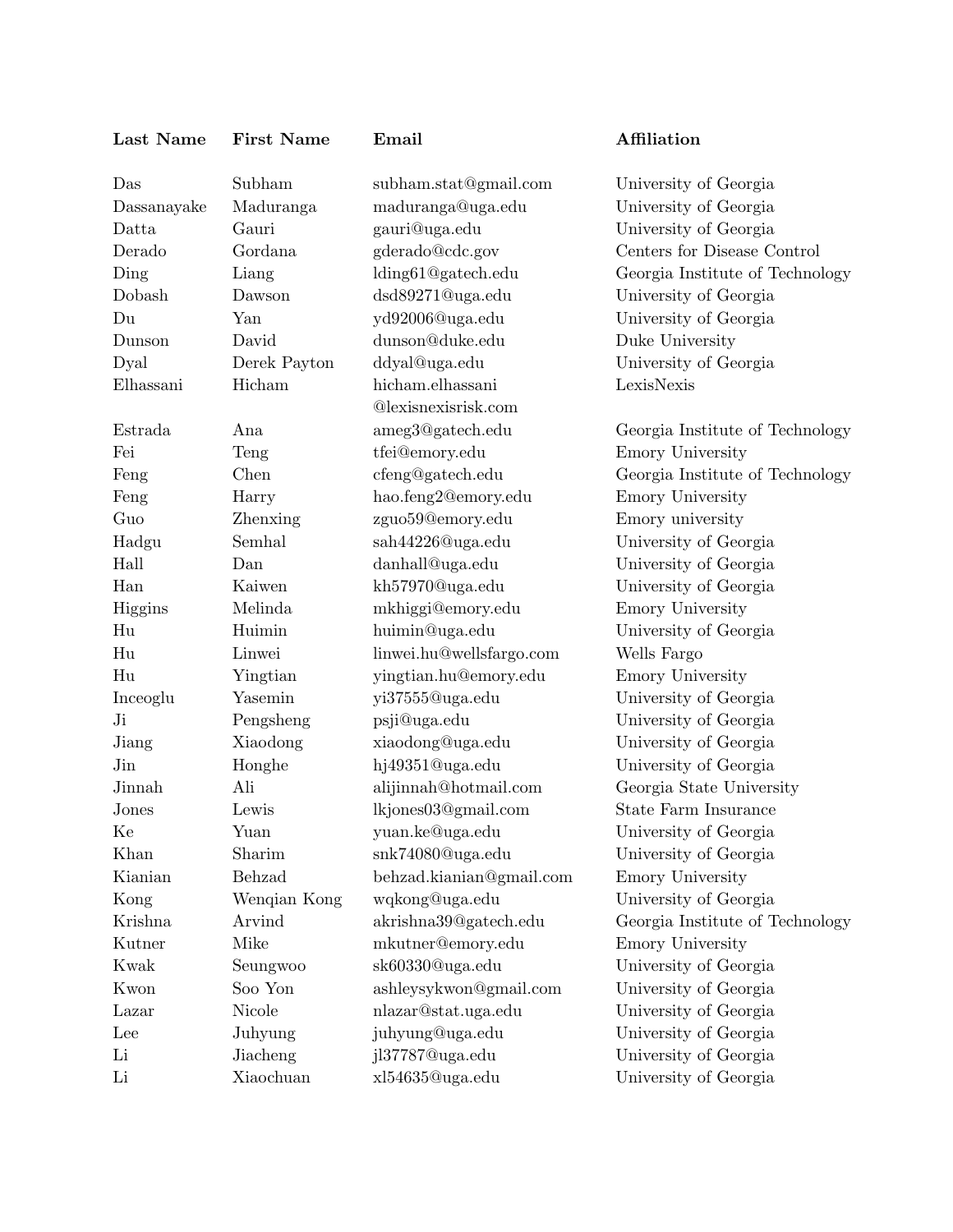| Last Name | <b>First Name</b> | Email                      | Affiliation                     |
|-----------|-------------------|----------------------------|---------------------------------|
| Li        | Ziyi              | ziyi.li@emory.edu          | Emory University                |
| Lin       | Li-Hsiang         | llin79@gatech.edu          | Georgia Institute of Technology |
| Lin       | Zhizhong          | zl35263@uga.edu            | University of Georgia           |
| Liu       | Dylan             | qidi.liu@uga.edu           | University of Georgia           |
| Liu       | Liang             | lliu@uga.edu               | University of Georgia           |
| Lorren    | Alex              | acl59694@uga.edu           | University of Georgia           |
| Lu        | $J_{\rm c}$       | JCLU@isye.gatech.edu       | Georgia Institute of Technology |
| Lukemire  | Joshua            | joshlukemire@gmail.com     | Emory University                |
| Lyu       | Cheng             | clyu7@emory.edu            | <b>Emory University</b>         |
| Lyu       | Shihan            | sl47190@uga.edu            | University of Georgia           |
| Ma        | Ping              | pingma@uga.edu             | University of Georgia           |
| Ma        | Xin               | xma72@emory.edu            | Emory University                |
| Ma        | Ziyang            | zm53920@uga.edu            | University of Georgia           |
| Mandal    | Abhyuday          | amandal@stat.uga.edu       | University of Georgia           |
| Meng      | Cheng             | cheng.meng25@uga.edu       | University of Georgia           |
| Min       | Shengjie          | sm36798@uga.edu            | University of Georgia           |
| Ming      | Jin               | jming2@emory.edu           | Emory University                |
| Mintz     | Yonatan           | ymintz@gatech.edu          | Georgia Institute of Technology |
| Mrazek    | Jay               | jay.mrazek@uga.edu         | University of Georgia           |
| Mulcahey  | Jeremy            | jeremy.mulcahey.fhku       | <b>State Farm Insurance</b>     |
|           |                   | @statefarm.com             |                                 |
| Murden    | Raphiel Jamale    | rmurden@emory.edu          | Emory University                |
| Murray    | Nancy             | nancy.murray@emory.edu     | <b>Emory University</b>         |
| Naddor    | Josh              | jnaddor314@gmail.com       | University of Georgia           |
| Narayanan | Akshaya           | an47010@uga.edu            | University of Georgia           |
| Niu       | Jiajing           | jiajinn@g.clemson.edu      | Clemson University              |
| Outland   | Elliot            | eoutland@uga.edu           | University of Georgia           |
| Pace      | Cody              | cp2020@uga.edu             | University of Georgia           |
| Pan       | Anqi              | anqi.pan25@uga.edu         | University of Georgia           |
| Park      | Cheolwoo          | cpark@uga.edu              | University of Georgia           |
| Park      | Hongju            | hp97161@uga.edu            | University of Georgia           |
| Parkinson | Judith            | judith.parkinson@sbg.ac.at | University of Salzburg, Austria |
| Patra     | Rohit             | rohitpatra@ufl.edu         | University of Florida           |
| Payne     | Aaron             | aaronpayne444@gmail.com    | University of Georgia           |
| Pelletier | Conor             | ccp35033@uga.edu           | University of Georgia           |
| Peng      | Yumo              | yp30751@uga.edu            | University of Georgia           |
| Pidaparti | Ramana            | rmparti@uga.edu            | University of Georgia           |
| Poythress | J.C.              | jpoythre@uga.edu           | University of Georgia           |
| Pryor     | Jonah             | jdp76445@uga.edu           | University of Georgia           |
| Quinn     | Shannon           | spq@uga.edu                | University of Georgia           |
| Raha      | Sohini            | raha.sohini@gmail.com      | North Carolina State University |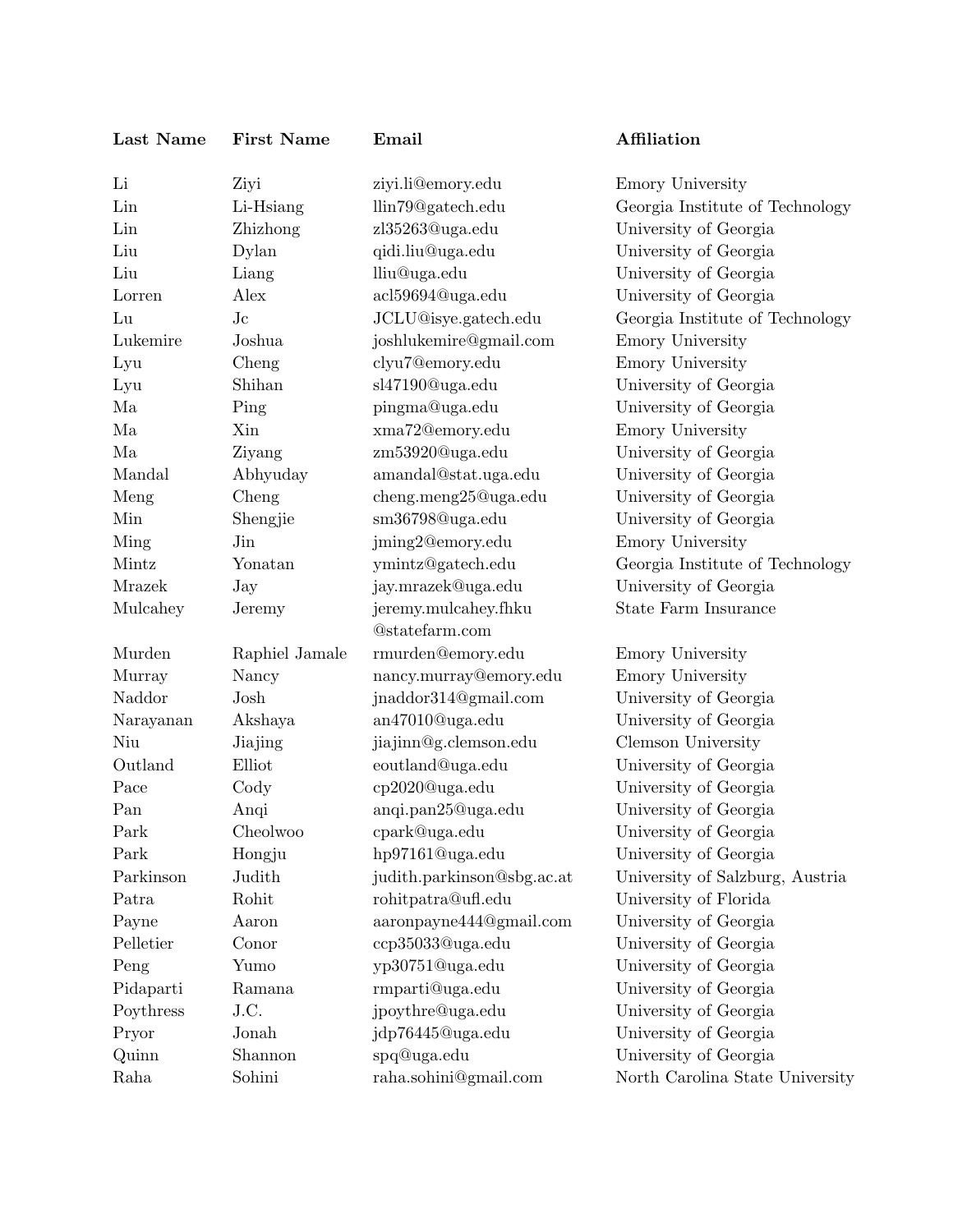| Last Name    | <b>First Name</b> | Email                          | Affiliation                     |
|--------------|-------------------|--------------------------------|---------------------------------|
| Rahman       | Husneara          | hrahman3@gsu.edu               | Georgia State University        |
| Reeves       | Jaxk              | jaxk@stat.uga.edu              | University of Georgia           |
| Resch        | Joseph            | jr71138@uga.edu                | University of Georgia           |
| Restrepo     | Hctor             | hrestrepo@uga.edu              | University of Georgia           |
| Rice         | Paulette          | Paulette.Rice                  | LexisNexis                      |
|              |                   | @lexisnexisrisk.com            |                                 |
| Rogers-Silva | Yara              | Yara.Rogers-Silva              | LexisNexis                      |
|              |                   | @lexisnexisrisk.com            |                                 |
| Ross         | Rich              | richard.ross25@uga.edu         | University of Georgia           |
| Safadi       | Hani              | hanisaf@uga.edu                | University of Georgia           |
| Samaddar     | Arunava           | as03810@uga.edu                | University of Georgia           |
| Satter       | Faysal            | fsatter1@student.gsu.edu       | Georgia State University        |
| Schader      | Lindsey           | lindsey.marie.schader          | Emory University                |
|              |                   | <b>@emory.edu</b>              |                                 |
| Self         | Stella            | stellaw@clemson.edu            | Clemson University              |
| Severtson    | Forrestt          | forrestt.severtson.l2bs        | <b>State Farm Insurance</b>     |
|              |                   | @statefarm.com                 |                                 |
| Shang        | Nong              | nms6@cdc.gov                   | Centers for Disease Control     |
| Shen         | Ye                | yeshen@uga.edu                 | University of Georgia           |
| Sheng        | Tao               | tao.sheng@uga.edu              | University of Georgia           |
| Shi          | Xinyu             | xs67633@uga.edu                | University of Georgia           |
| Soh          | Jay               | jay.soh@emory.edu              | Emory University                |
| Sriram       | T. N.             | tn@uga.edu                     | University of Georgia           |
| Stolber      | Jeff              | jef.stolber.roel@statefarm.com | <b>State Farm Insurance</b>     |
| Stooksbury   | David Emory       | stooks@engr.uga.edu            | University of Georgia           |
| Strait       | Justin            | justin.strait@uga.edu          | University of Georgia           |
| Tan          | Xiyan             | xtan@g.clemson.edu             | Clemson University              |
| Troncoso     | Pablo             | pat19609@uga.edu               | University of Georgia           |
| Vencill      | Anne              | amvencill@uga.edu              | University of Georgia           |
| Vengazhiyil  | Roshan            | roshan@gatech.edu              | Georgia Institute of Technology |
| Wang         | Hongzhi           | hw34508@uga.edu                | University of Georgia           |
| Wang         | Weifeng           | wfwang@uga.edu                 | University of Georgia           |
| Wang         | Ye                | ywang927@uga.edu               | University of Georgia           |
| Wang         | Yikai             | johnzon.wyk@gmail.com          | Emory University                |
| Wang         | Yu                | yuwang@uga.edu                 | University of Georgia           |
| Wei          | Bo                | bo.wei@emory.edu               | Emory University                |
| Werner       | Mark              | mwerner@uga.edu                | University of Georgia           |
| Wong         | Claire            | kw38556@uga.edu                | University of Georgia           |
| Wu           | Hao Wu            | hao.wu@emory.edu               | Emory University                |
| Wu           | Jeff              | jeffwu@isye.gatech.edu         | Georgia Institute of Technology |
| Wu           | Ziyue             | ziyue.wu@emory.edu             | Emory University                |